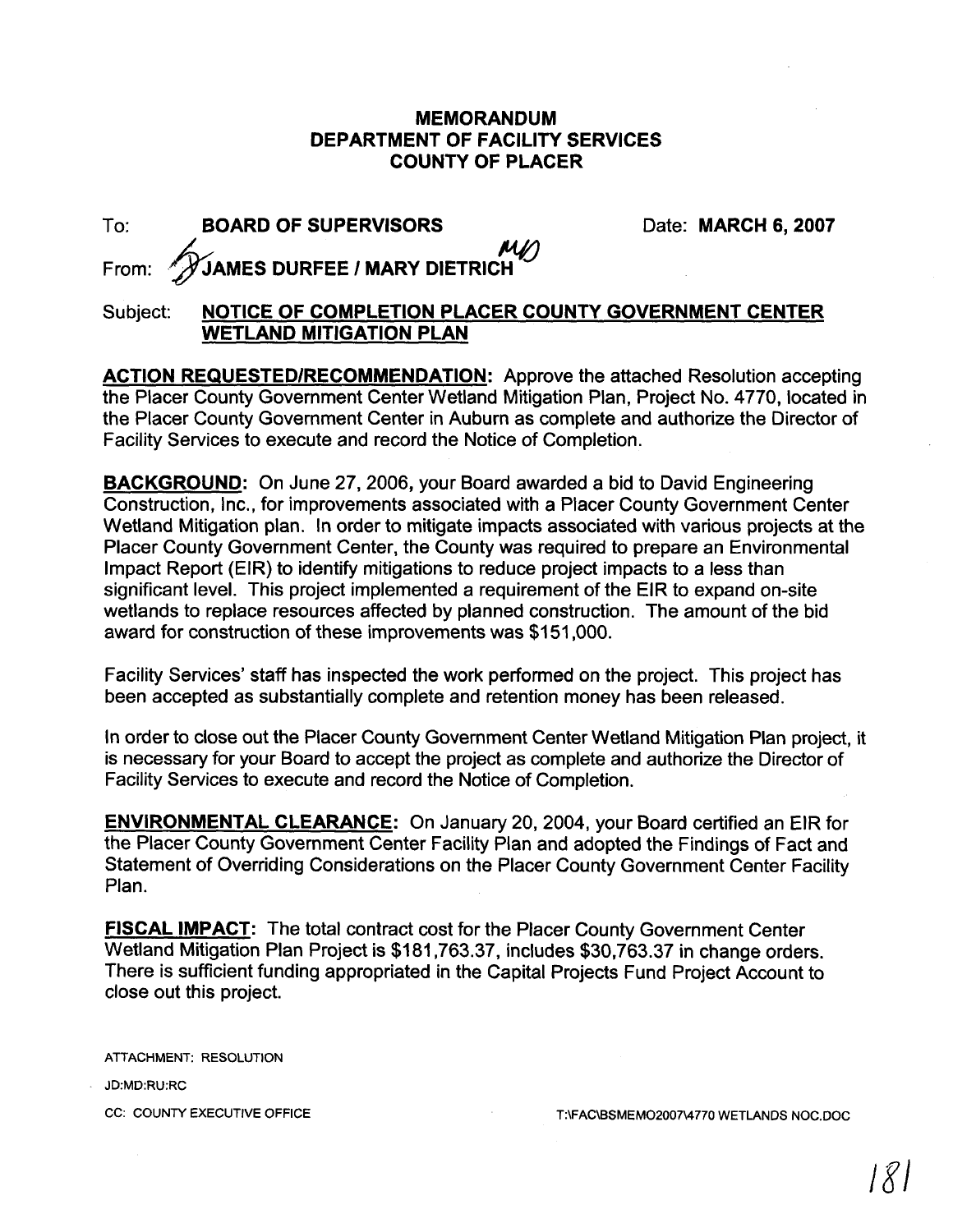## **Before the Board of Supervisors County of Placer, State of California**

**In the matter of: A RESOLUTION APPROVING Resolution: AND AUTHORIZING THE DIRECTOR OF OF FACILITY SERVICES TO EXECUTE AND RECORD THE NOTICE OF COMPLETION FOR PLACER COUNTY GOVERNMENT CENTER WETLAND MITIGATION PLAN PROJECT NO. 4770** 

The following **RESOLUTION** was duly passed by the Board of Supervisors

of the County of Placer at a regular meeting held **<sup>I</sup>**

by the following vote on roll call:

Ayes:

Noes:

Absent:

Signed and approved by me after its passage.

Chairman, Board of Supervisors

Attest: Clerk of said Board

**BE IT RESOLVED** by the Board of Supervisors, County of Placer, State of California, that the attached Notice of Completion for the Placer County Government Center Wetland Mitigation Plan, Project No. 4770, is hereby approved; and

**BE IT FURTHER RESOLVED** that the Director of Facility Services is hereby authorized to execute said Notice of Completion on behalf of the Board of Supervisors and the County of Placer and cause the same to be recorded.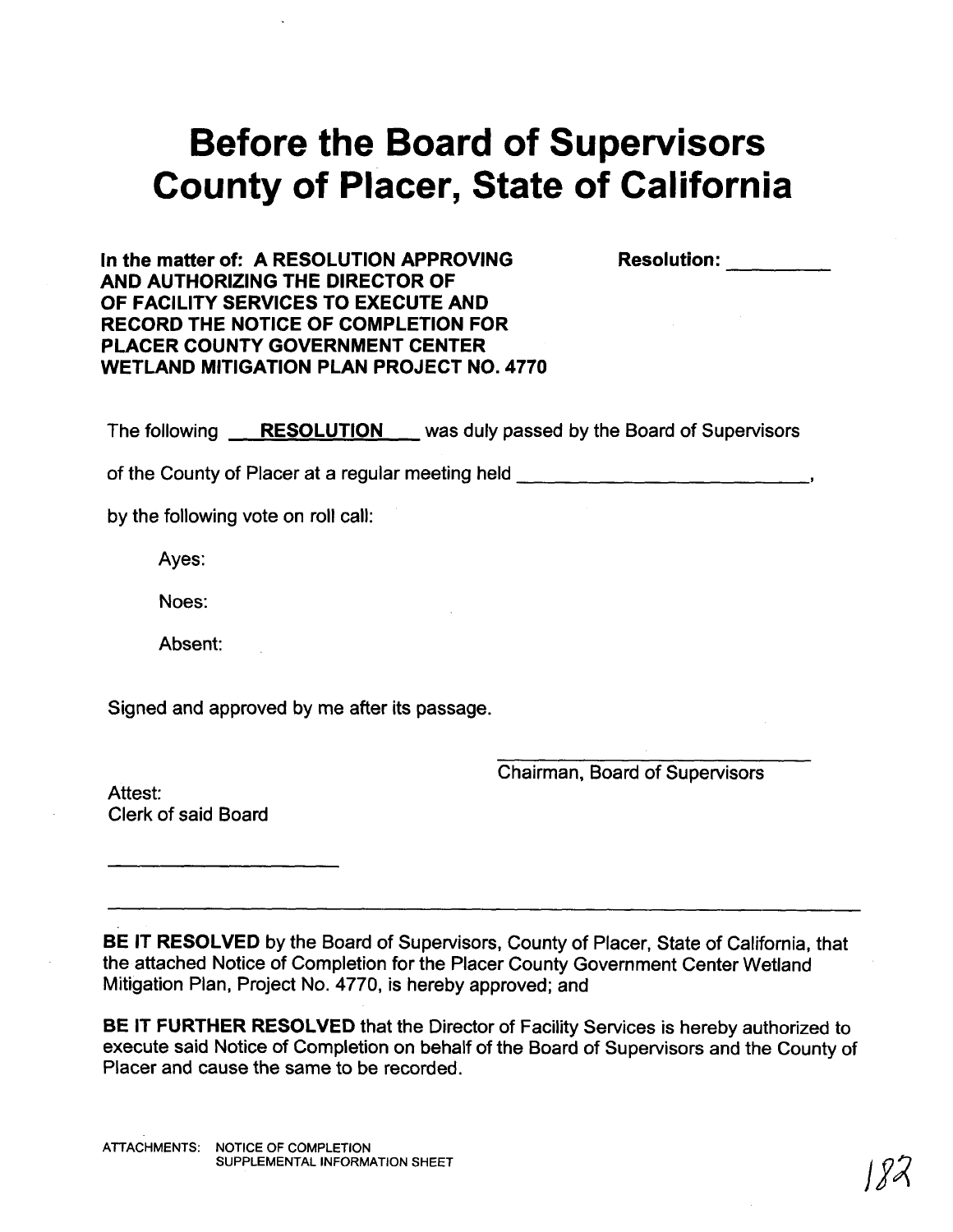Recording requested by Facility Services Capital Improvements Division

When recorded return to: Judy Sage Department of Facility Services 11476 C Ave. Auburn CA 95603

#### **NOTICE OF COMPLETION RES. NO.**

#### Project Name: **PLACER COUNTY GOVERNMENT CENTER WETLAND MITIGATION PLAN** - **PROJECT NO. 4770**

NOTICE IS HEREBY GIVEN, pursuant to California Civil Code Section 3093, that the following Contractor, to wit:

#### David Engineering Construction, Inc. 6344 Nugget Drive Foresthill, CA 95631

performed and completed, for the County of Placer, State of California, the following contract, structure or work of improvement, to wit:

#### **Placer County Government Center Wetland Mitigation Plan Project No. 4770**

The property is owned by the County of Placer in fee. Said work was accepted on March 6,2007.

Executed this \_\_\_\_\_\_\_\_day of \_\_\_\_\_\_\_\_\_\_\_\_\_\_\_\_ 2007, at Auburn, California. I declare under penalty of perjury that the foregoing is true and correct.

> James Durfee, Director Department of Facility Services County of Placer

**STATE OF CALIFORNIA**  $)_{ss}$ **COUNTY OF PLACER** )

On **before me Deirdre Belding, Notary Public, personally** appeared , personally known to me to be the person whose name is subscribed to the within instrument and acknowledged to me that he executed the same in his authorized capacity, and that by his signature on the instrument the person or the entity upon behalf of which the person acted, executed the instrument.

WITNESS my hand and official seal.

Deirdre Belding